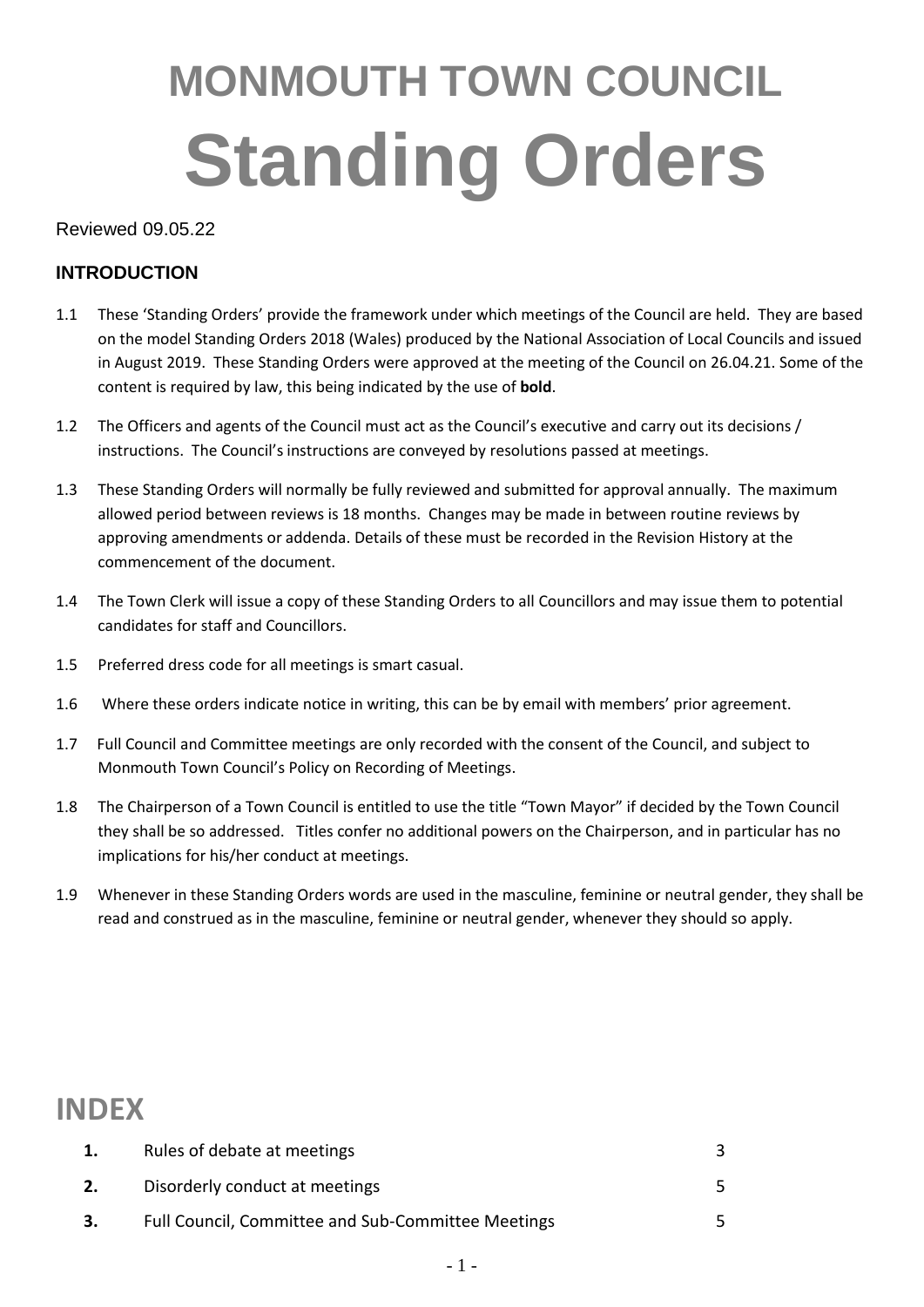| 4.         | Committees and sub-committees                                                                 | 8        |
|------------|-----------------------------------------------------------------------------------------------|----------|
| 5.         | Ordinary council meetings                                                                     | 9        |
| 6.         | Extraordinary meetings of the council and committees<br>and sub-committees                    | 11       |
| 7.         | Previous resolutions                                                                          | 11       |
| 8.         | Voting on appointments                                                                        | 12       |
| 9.         | Motions for a meeting that require written notice<br>to be given to the Proper Officer        | 12       |
| 10.        | Motions at a meeting that do not require written notice                                       | 13       |
| 11.        | Handling confidential or sensitive information                                                | 13       |
| 12.        | Draft minutes                                                                                 | 14       |
| 13.        | Code of conduct and dispensations                                                             | 14       |
| 14.        | Code of conduct complaints                                                                    | 14       |
| 15.        | Proper Officer                                                                                | 15       |
| 16.        | Responsible Financial Officer                                                                 | 16       |
| 17.        | Accounts and accounting statements                                                            | 16       |
| 18.        | Financial controls and procurement                                                            | 17       |
| 19.        | Handling staff matters                                                                        | 18       |
| 20.<br>21. | Responsibilities to provide Information<br>Responsibilities under Data Protection Legislation | 19<br>19 |
| 22.        | Relations with the Press/Media                                                                | 19       |
| 23.        | Execution and sealing of legal deeds                                                          | 20       |
| 24.        | Communicating with District and County or<br><b>Unitary Councillors</b>                       | 20       |
| 25.        | Restrictions on councillor activities                                                         | 20       |
| 26.        | <b>Standing Orders generally</b>                                                              | 20       |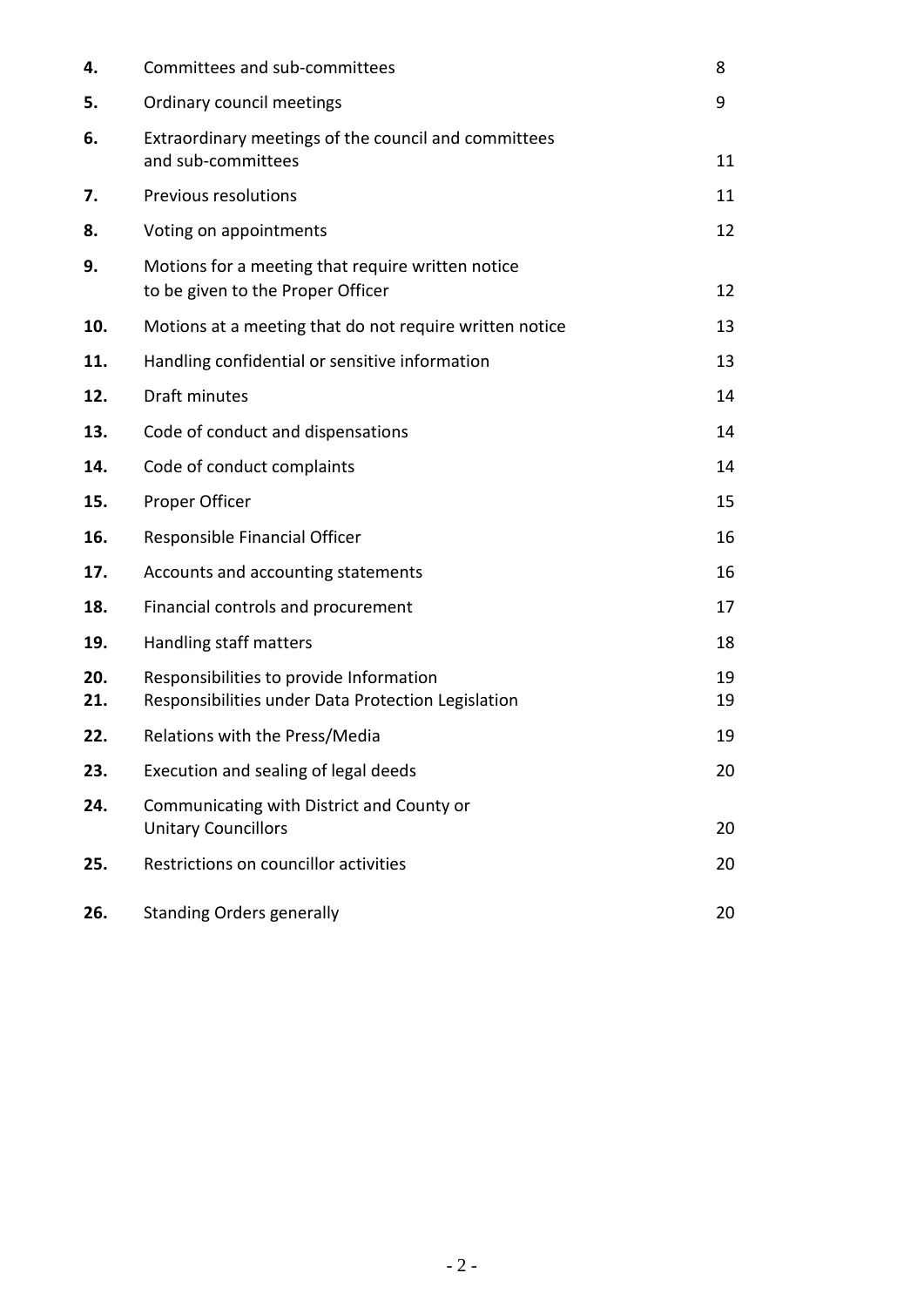# **1 Rules of debate at meetings**

- a Items on the agenda shall be considered in the order that they appear unless the order is changed at the discretion of the Chairperson of the meeting.
- b A motion (including an amendment) shall not be progressed unless it has been moved and seconded.
- c A motion on the agenda that is not moved by its proposer may be treated by the Chairperson of the meeting as withdrawn.
- d If a motion (including an amendment) has been seconded, it may be withdrawn by the proposer only with the consent of the seconder and the meeting.
- e An amendment is a proposal to remove or add words to a motion. It shall not negate the motion.
- f If an amendment to the original motion is carried, the original motion becomes the substantive motion upon which further amendment(s) may be moved.
- g An amendment shall not be considered unless early verbal notice of it is given at the meeting and, if requested by the Chairperson of the meeting, is expressed in writing to the Chairperson.
- h A councillor may move an amendment to his own motion if agreed by the meeting. If a motion has already been seconded, the amendment shall be with the consent of the seconder and the meeting.
- i If there is more than one amendment to an original or substantive motion, the amendments shall be moved in the order directed by the Chairperson.
- j Subject to standing order 1(k) below, only one amendment shall be moved and debated at a time, the order of which shall be directed by the Chairperson of the meeting.
- k One or more amendments may be discussed together if the Chairperson of the meeting considers this expedient but each amendment shall be voted upon separately.
- l A councillor may not move more than one amendment to an original or substantive motion.
- m The mover of an amendment has no right of reply at the end of debate on it.
- n Where a series of amendments to an original motion are carried, the mover of the original motion shall have a right of reply either at the end of debate of the first amendment or at the very end of debate on the final substantive motion immediately before it is put to the vote.
- o Unless permitted by the Chairperson of the meeting, a councillor may speak once in the debate on a motion except:
	- i. to speak on an amendment moved by another councillor;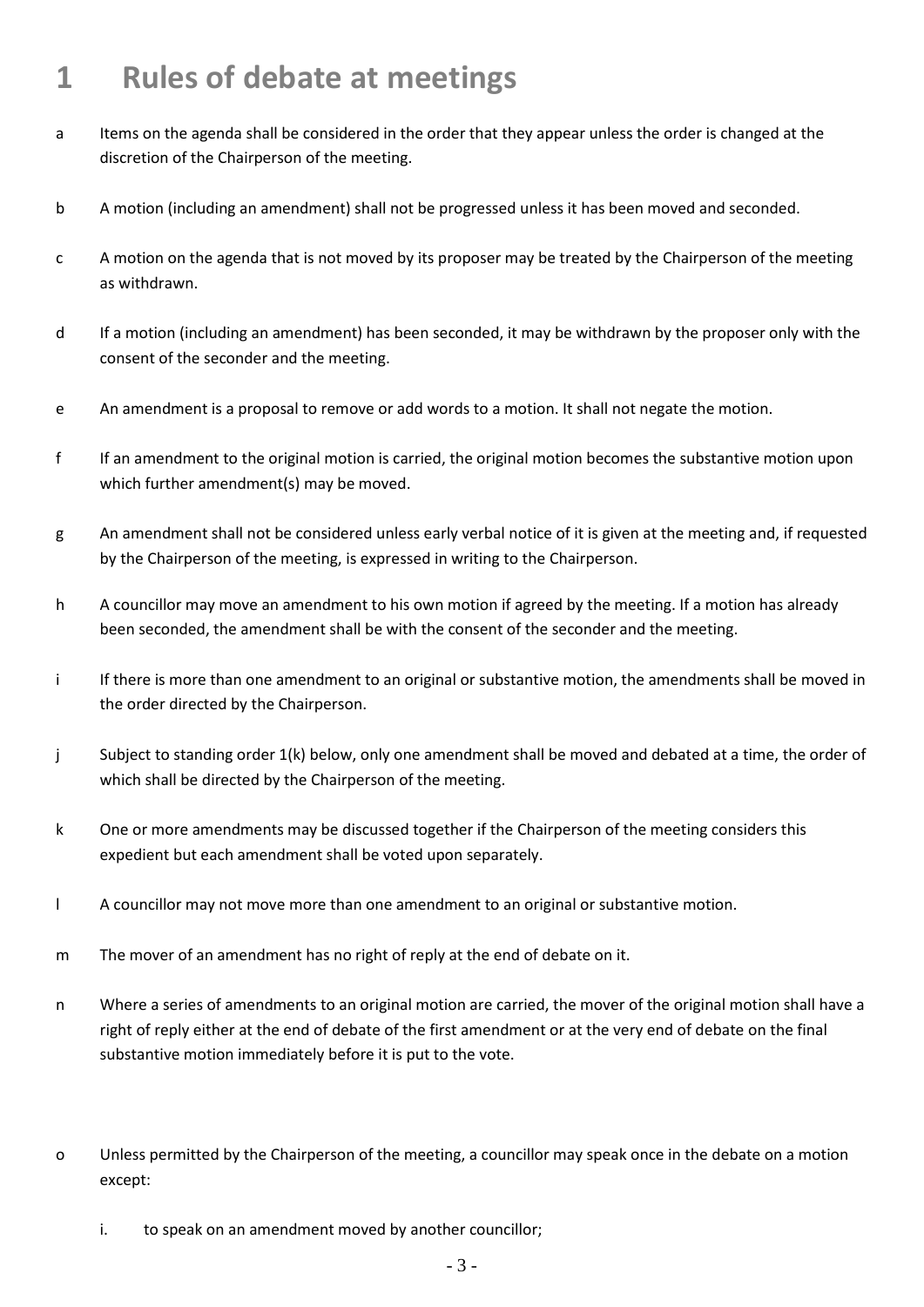- ii. to move or speak on another amendment if the motion has been amended since he last spoke;
- iii. to make a point of order;
- iv. to give a personal explanation; or
- v. in exercise of a right of reply.
- p During the debate of an item, a councillor may interrupt only on a point of order or a personal explanation and the councillor who was interrupted shall stop speaking. A councillor raising a point of order shall identify the standing order which he considers has been breached or specify the other irregularity in the proceedings of the meeting he is concerned by.
- q A point of order shall be decided by the Chairperson of the meeting and his decision shall be final.
- r When a motion is under debate, no other motion shall be moved except:
	- i. to amend the motion;
	- ii. to proceed to the next business;
	- iii. to adjourn the debate;
	- iv. to put the motion to a vote;
	- v. to ask a person to be no longer heard or to leave the meeting;
	- vi. to refer a motion to a committee or sub-committee for consideration;
	- vii. to exclude the public and press;
	- viii. to adjourn the meeting; or
	- ix. to suspend particular standing order(s) excepting those which reflect mandatory statutory requirements.
- s Before an original or substantive motion is put to the vote, the Chairperson of the meeting shall be satisfied that the motion has been sufficiently debated and that the mover of the motion under debate has exercised or waived his right of reply.
- t Excluding motions moved understanding order 1(r) above, the contributions or speeches by a councillor shall relate only to the motion under discussion and shall not exceed five minutes without the consent of the Chairperson of the meeting.

## **2 Disorderly conduct at meetings**

a No person shall obstruct the transaction of business at a meeting or behave offensively or improperly. If this standing order is ignored, the Chairperson of the meeting shall request such person(s) to moderate or improve their conduct.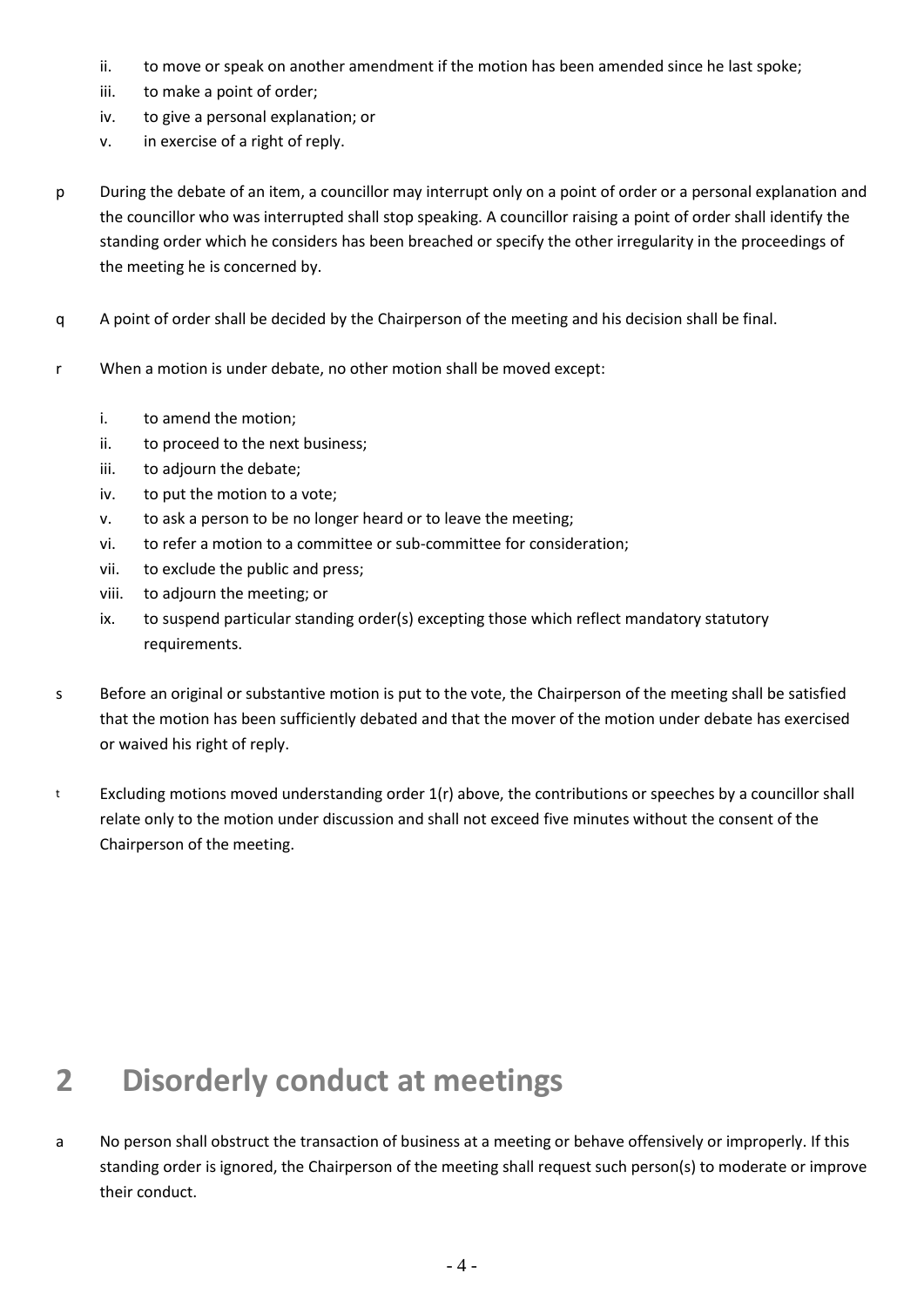- b If person(s) disregard the request of the Chairperson of the meeting to moderate or improve their conduct, any councillor or the Chairperson of the meeting may move that the person be no longer heard or excluded from the meeting. The motion, if seconded, shall be put to the vote without discussion.
- c If a resolution made under standing order 2(b) above is ignored, the Chairperson of the meeting may take further reasonable steps to restore order or to progress the meeting. This may include temporarily suspending or closing the meeting.

# **3 Full Council, Committee and Sub-Committee Meetings**

- a **Meetings shall not take place in premises which at the time of the meeting are used for the supply of alcohol, unless no other premises are available free of charge or at a reasonable cost.**
- b **The minimum three clear days for notice of a meeting does not include the day on which notice was issued, the day of the meeting, a Sunday, a day of the Christmas break, a day of the Easter break or of a bank holiday or a day appointed for public thanksgiving or mourning.**
- c **The minimum three clear days' public notice for a meeting does not include the day on which the notice was issued or the day of the meeting unless the meeting is convened at shorter notice**
- d **Meetings shall be open to the public unless their presence is prejudicial to the public interest by reason of the confidential nature of the business to be transacted or for other special reasons. The public's exclusion from part or all of a meeting shall be by a resolution which shall give reasons for the public's exclusion.**
- e Members of the public may make representations, answer questions and give evidence at a meeting which they are entitled to attend in respect of the business on the agenda by giving notice to the chairperson or deputy chairperson of that meeting in writing no later than the working day before the meeting when BT conferencing is used for hosting the meeting, otherwise not less than 15 minutes in advance of the meeting.
- f The period of time designated for public participation at a meeting in accordance with standing order 3(e) above shall not exceed 10 minutes unless directed by the Chairperson of the meeting.
- g Subject to standing order 3(f) above, a member of the public shall not speak for more than 10 minutes.
- h In accordance with standing order 3(e) above, a question shall not require a response at the meeting nor start a debate on the question. The Chairperson of the meeting may direct that a written or oral response be given.
- i At a Full Council meeting a person shall raise their hand when requesting to speak and stand if they so wish when speaking.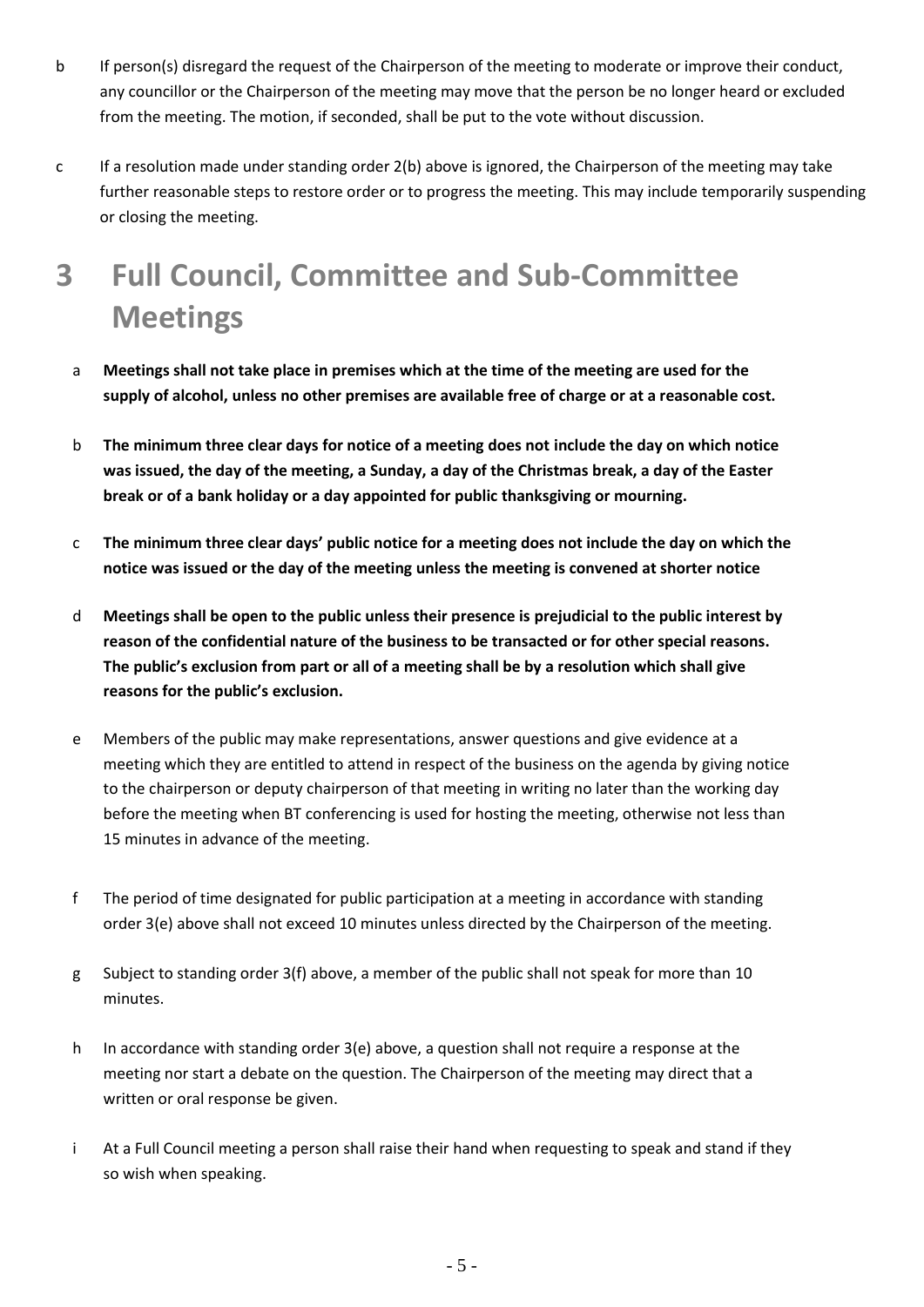- j A person who speaks at a meeting shall direct his comments to the Chairperson of the meeting.
- k Only one person is permitted to speak at a time. If more than one person wants to speak, the Chairperson of the meeting shall direct the order of speaking.
- l **Photographing, recording, broadcasting or transmitting the proceedings of a meeting by any means is not permitted without the Council's** prior written **consent**.
- m **The press shall be provided with reasonable facilities for the taking of their report of all or part of a meeting at which they are entitled to be present** in accordance with Public Bodies (Admission to Meetings) Act 1960. For reasons of security and fairness any press person will be required to provide the council with full and satisfactory written evidence of their bona fide press status prior to any meeting.
- n **Subject to standing orders which indicate otherwise, anything authorised or required to be done by, to or before the Chairperson of the Council may in his/her absence be done by, to or before the Vice-Chairperson of the Council (if any).**
- o **The Chairperson, if present, shall preside at a meeting. If the Chairperson is absent from a meeting, the Vice-Chairperson, if present, shall preside. If both the Chairperson and the Vice-Chairperson are absent from a meeting, a councillor as chosen by the Councillors present at the meeting shall preside at the meeting.**
- p **Subject to a meeting being quorate, all questions at a meeting shall be decided by a majority of the Councillors or Councillors with voting rights present and voting.**
- q **The Chairperson of a meeting may give an original vote on any matter put to the vote, and in the case of an equality of votes may exercise his casting vote whether or not he gave an original vote.**
- r **Unless standing orders provide otherwise, voting on a question shall be by a show of hands. At the request of a councillor, the voting on any question shall be recorded so as to show whether each councillor present and voting gave his vote for or against that question.** Such a request shall be made before moving on to the next item of business on the agenda.
- s The minutes of a meeting shall include an accurate record of the following:
	- i. the time and place of the meeting;
	- ii. the names of Councillors present and absent.
	- iii. interests that have been declared by Councillors;
	- iv. whether a councillor left the meeting when matters that they held interests in were being considered;
	- v. if there was a public participation session; and
	- vi. the resolutions made.
- t **A councillor who has a personal or prejudicial interest in a matter being considered at a meeting which limits or restricts his right to participate in a discussion or vote on that matter is subject to obligations in the code of conduct adopted by the council.**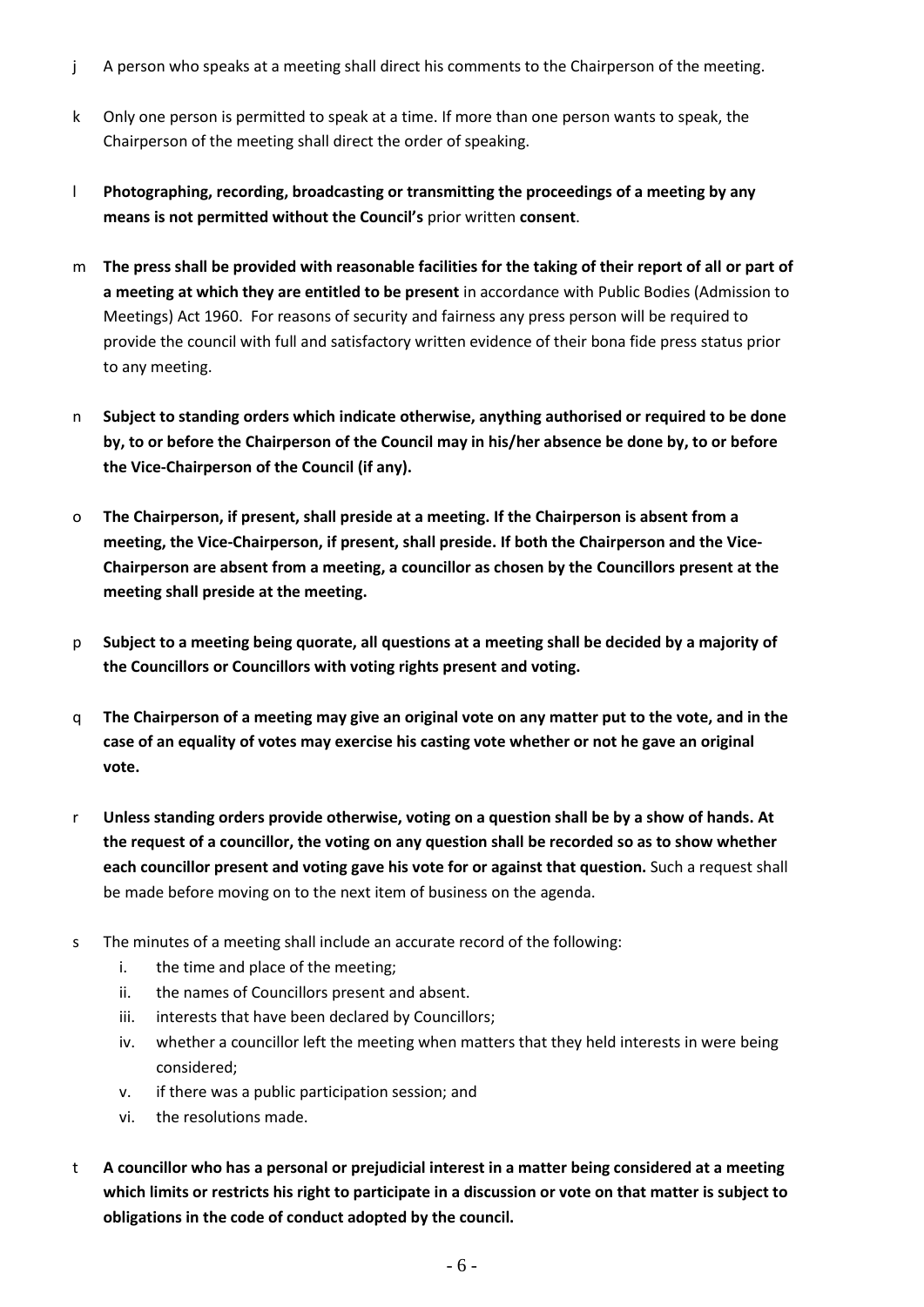- u **No business may be transacted at a meeting unless at least one-third of the whole number of members of the council are present and in no case shall the quorum of a meeting be less than three. A quorum of the Council meeting as a whole shall be six.**
- v **If a meeting is or becomes inquorate no business shall be transacted** and the meeting shall be closed. The business on the agenda for the meeting shall be adjourned to another meeting.
- w A meeting shall not continue past 9pm and shall not exceed a period of three hours.
- x Apologies for absence from Councillors unable to attend meetings shall be submitted to the office. Answerphone messages will be acceptable. Reasons for absence must be given.
- y Questions

A member may ask the Mayor, the chairperson of Council Committees or the Clerk any question concerning the business of the Council, provided notice is submitted to The Clerk in writing two working days prior to the meeting, and the response will be printed within the minutes of the meeting.

A member shall only ask one question per meeting concerning the functioning of the office and shall not repeat the same question in any of the three subsequent meetings.

Every question shall be put and answered without discussion.

Answers to verbal questions put to the Mayor, Chairperson of committees or the Town Clerk may be deferred until no later than the next meeting of that committee or sub-committee.

No supplementary questions will be allowed.

z Before any presentation is made to the Council or a committee of the Council from a person who is not a member of the Council the Chairperson shall first accept apologies for absence and any declarations of interest. He/she will invite a proposal to suspend standing orders before the presentation is made and re-instate them at the conclusion of the presentation.

#### **4 Committees and sub-committees**

- a **Unless the council determines otherwise, a committee may appoint a sub-committee whose terms of reference and members shall be determined by the committee.**
- b **The members of a committee may include non-Councillors unless it is a committee which regulates and controls the finances of the council.**
- c **Unless the council determines otherwise, all the members of an advisory committee and a sub-committee of the advisory committee may be non-Councillors.**
- d The council may appoint standing committees or other committees as may be necessary, and:
	- i. shall determine their terms of reference;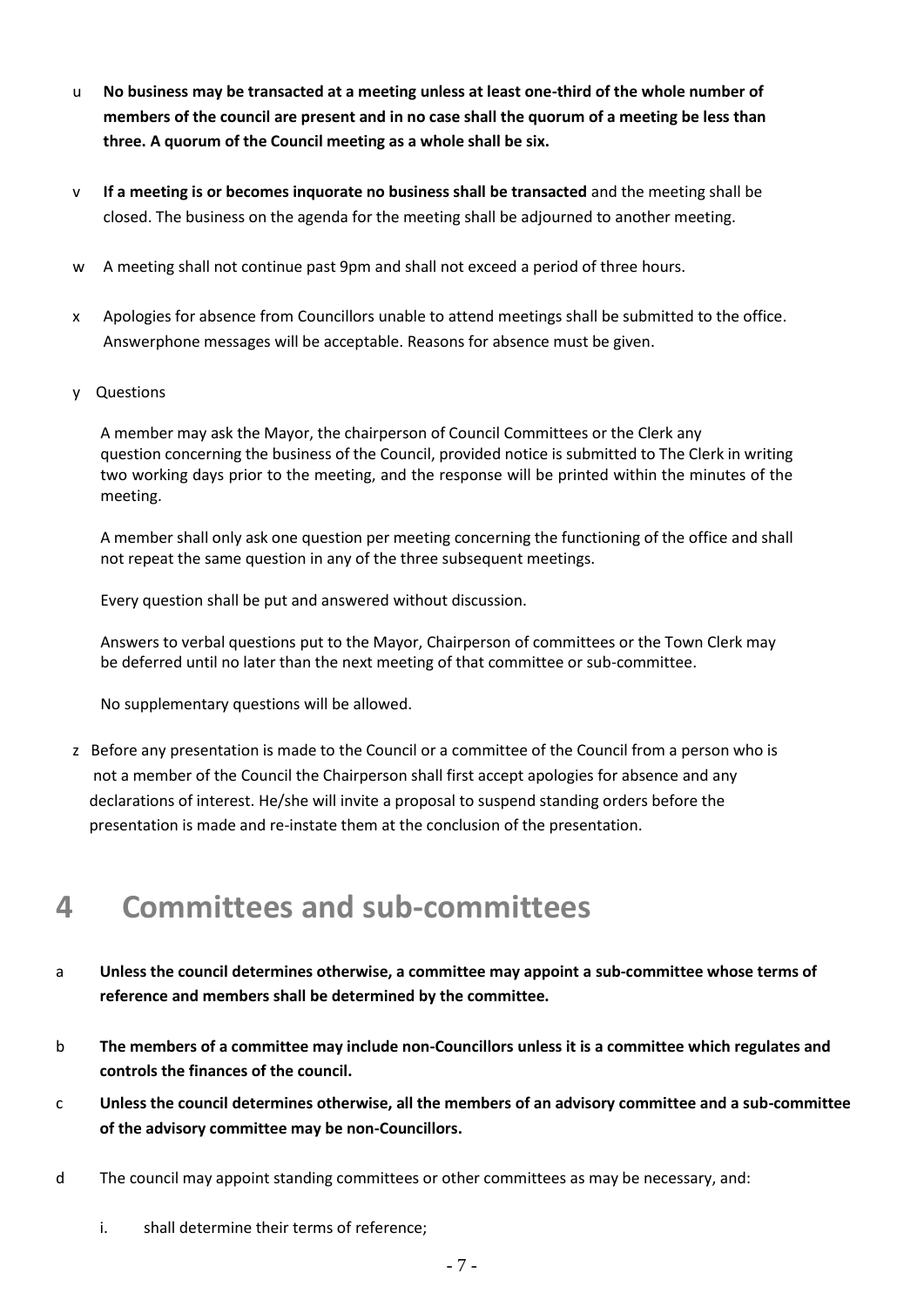- ii. shall determine the number and time of the ordinary meetings of a standing committee up until the date of the next annual meeting of full council;
- iii. shall permit a committee, other than in respect of the ordinary meetings of a committee, to determine the number and time of its meetings;
- iv. shall, subject to standing orders 4(b) and (c) above, appoint and determine the terms of office of members of such a committee;
- v. shall permit a committee other than a standing committee, to appoint its own Chairperson at the first meeting of the committee;
- vi. shall determine the place, notice requirements and quorum for a meeting of a committee and a subcommittee which shall be no less than three;
- vii. shall determine if the public may participate at a meeting of a committee;
- viii. shall determine if the public and press are permitted to attend the meetings of a sub-committee and also the advance public notice requirements, if any, required for the meetings of a sub-committee;
- ix. shall determine if the public may participate at a meeting of a sub-committee that they are permitted to attend; and
- x. may dissolve a committee.
- xii. The Council may at its Annual Town Council Meeting appoint standing committees and may at any other time appoint such other committees or advisory committees as are necessary, but subject to any statutory provision on that behalf: -
- xiii. Shall not appoint any member of a committee so as to hold office later than the next Annual Meeting.
- xiv. May appoint persons other than members of the Council to any Committee in a non-voting capacity, apart from the Finance and Policy committee.
- xv. May, subject to 12.1 and 12.2 above, at any time dissolve or alter the membership.
- xvi. Committees will be appointed in accordance with the terms of reference for standing committees at the appendix.
- xvii. All committees will be subordinate to the Full Council and will act within clear terms of reference and delegated authority and budgets set by Full Council.
- xviii. The democratic scrutiny and overall responsibility for all committees rests with the Full council notwithstanding the legal obligations of the position of Town Clerk.
- xix. The Town Mayor and Deputy Town Mayor shall be Chairperson and Deputy Chairperson of the full Council, but will thereafter hold the same rights as other Councilors in committee selection and participation
- xx. Every committee shall at its first meeting before proceeding to any other business, elect a Chairperson and may elect a Deputy Chairperson who shall hold office until the next Annual Meeting of the Council, and shall settle its proposed meeting dates for the year as soon as is practicable.
- xxi. The Mayor and all Chairmen of Council Committees will keep their deputies fully informed of their actions at all times.
- xxii Every committee may appoint sub-committees or working groups for purposes to be specified by the committee. The Chairperson and Deputy Chairperson of the committee shall be members of every subcommittee appointed by it unless they signify that they do not wish to serve.
- xxiii. An advisory committee may make recommendations and give notice thereof to the Council. An advisory committee may consist wholly of persons who are not members of the Council.
- xxiv. Except where the Council has resolved otherwise and has indicated so in a written constitution / terms of reference, the requirements of these Standing Orders and the Financial Standing Orders and all adopted policies of the Council apply equally to Council committees, sub-committees and advisory committees. The Town Clerk shall inform the members of each advisory committee of the constitution / terms of reference.
- xxv. All Council Members can attend meetings of all committees.
- xxvi. Chairs of Committees and Sub Committees shall in the case of an equality of votes have a second or casting vote.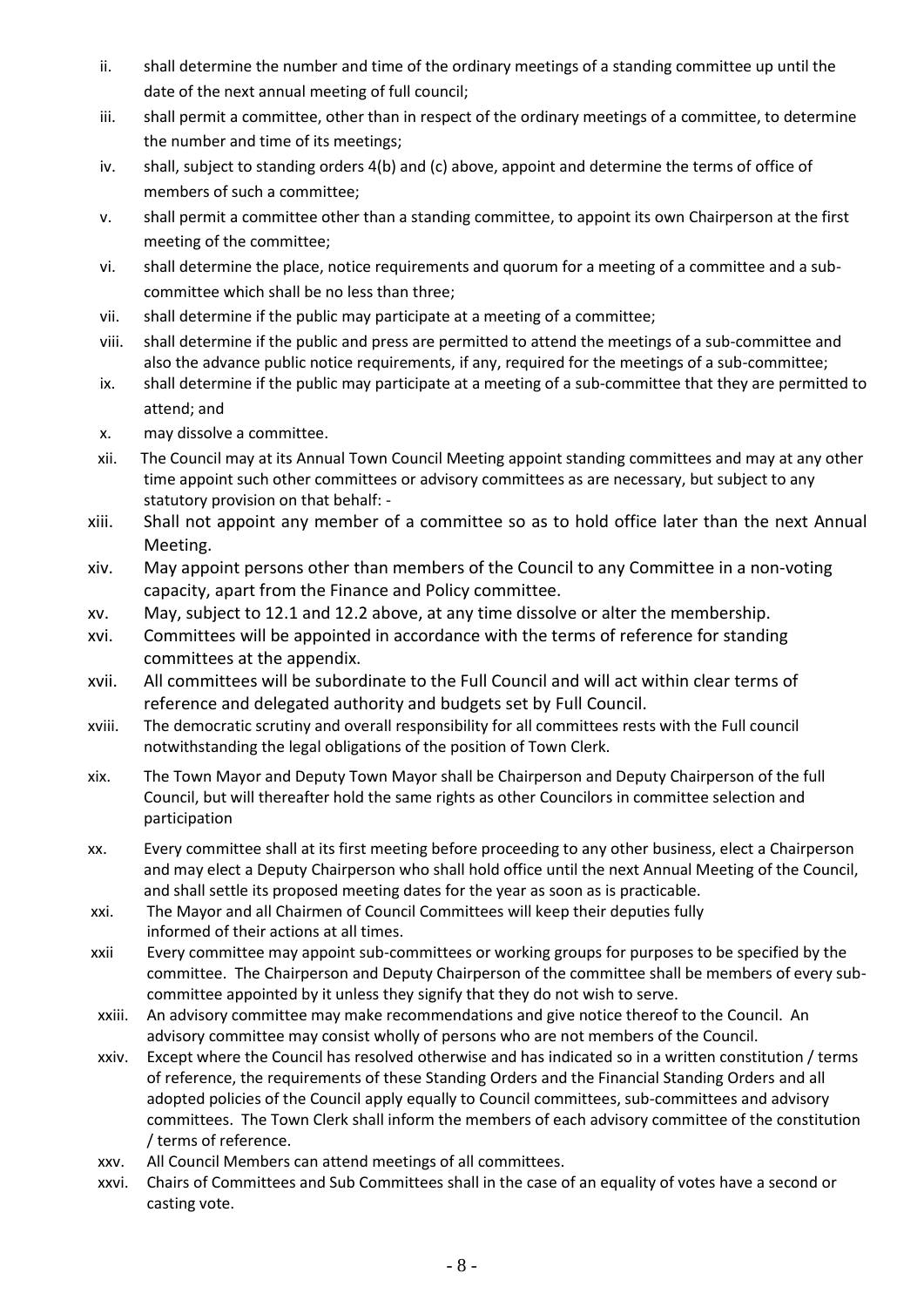# **5 Ordinary council meetings**

- **a In an election year, the annual meeting of the council shall be held on or within 14 days following the day on which the new Councillors elected take office.**
- **b In a year which is not an election year, the annual meeting of a council shall be held on such day in May as the council may direct.**
- **c If no other time is fixed, the annual meeting of the council shall take place at 6pm.**
- **d In addition to the annual meeting of the council, any number of other ordinary meetings may be held in each year on such dates and times as the council may direct.**
- **e The first business conducted at the annual meeting of the council shall be the election of the Chairperson and Vice-Chairperson (if any) of the Council.**
- **f The Chairperson of the Council, unless he has resigned or becomes disqualified, shall continue in office and preside at the annual meeting until his successor is elected at the next annual meeting of the council.**
- **g The Vice-Chairperson of the Council, if any, unless he resigns or becomes disqualified, shall hold office until immediately after the election of the Chairperson of the Council at the next annual meeting of the council.**
- **h In an election year, if the current Chairperson of the Council has not been re-elected as a member of the council, he shall preside at the meeting until a successor Chairperson of the Council has been elected. The current Chairperson of the Council shall not have an original vote in respect of the election of the new Chairperson of the Council but must give a casting vote in the case of an equality of votes.**
- **i In an election year, if the current Chairperson of the Council has been re-elected as a member of the council, they shall preside at the meeting until a new Chairperson of the Council has been elected. They may exercise an original vote in respect of the election of the new Chairperson of the Council and must give a casting vote in the case of an equality of votes.**
- **j** Following the election of the Chairperson of the Council and Vice-Chairperson (if any) of the Council at the annual meeting of the council, the business of the annual meeting shall include:
	- i. **In an election year, delivery by the Chairperson of the Council and Councillors of their acceptance of office forms unless the council resolves for this to be done at a later date**. **In a year which is not an election year, delivery by the Chairperson of the Council of his acceptance of office form unless the council resolves for this to be done at a later date;**
	- ii. Confirmation of the accuracy of the minutes of the last meeting of the council;
	- iii. Receipt of the minutes of the last meeting of a committee;
	- iv. Consideration of the recommendations made by a committee;
	- v. Review of delegation arrangements to committees, sub-committees, staff and other local authorities;
	- vi. Review of the terms of reference for committees;
	- vii. Appointment of members to existing committees;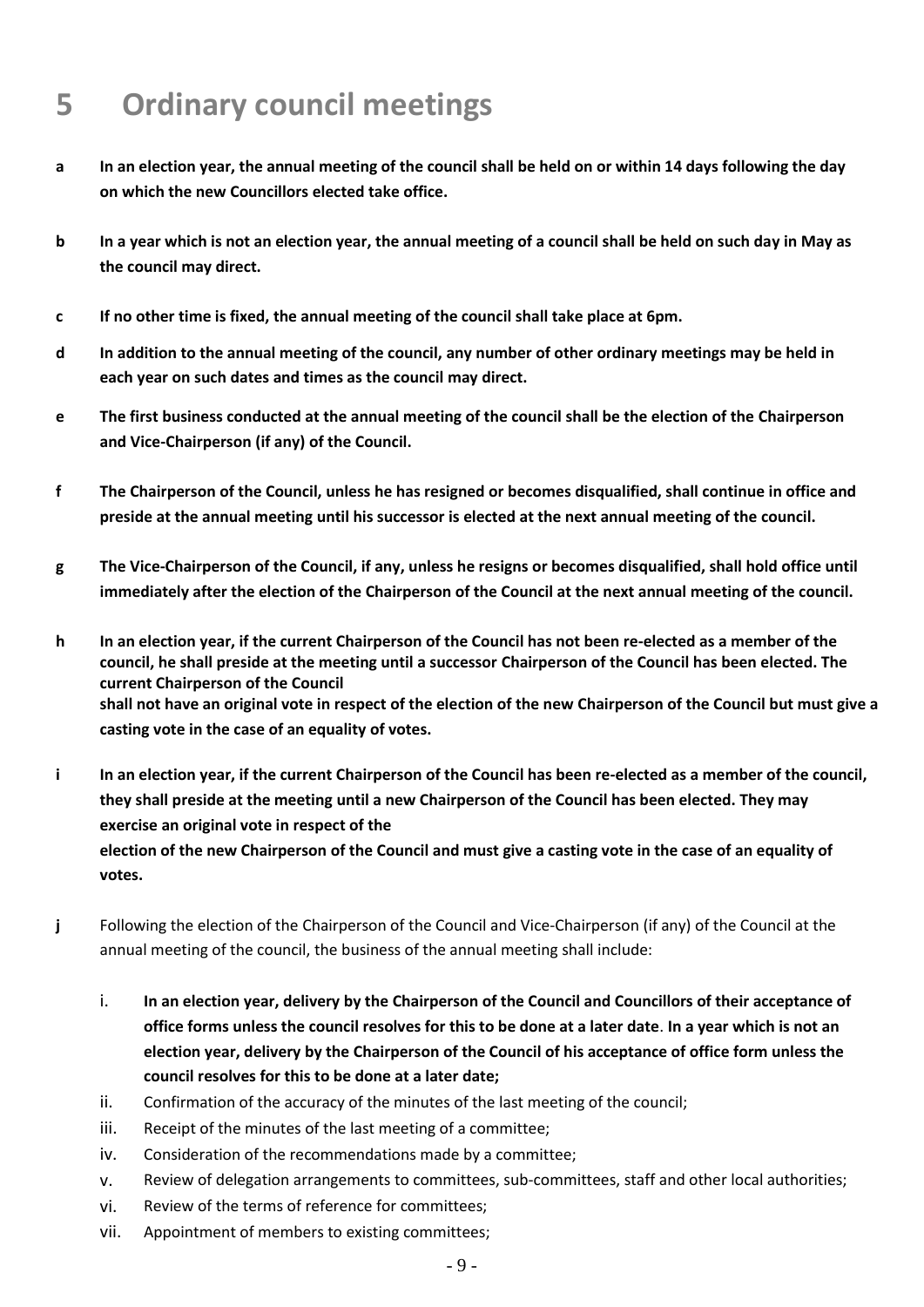- viii. Define the quorum of each committee;
- ix. Determine the frequency of meetings;
- x. Determine a calendar of meetings;
- xi. Appointment of any new committees in accordance with standing order 4 above;
- xii. Review and adoption of appropriate standing orders and financial regulations;
- xiii. Review of arrangements, including any charters and agency agreements, with other local authorities and review of contributions made to expenditure incurred by other local authorities;
- xiv. Review of representation on or work with external bodies and arrangements for reporting back;
- xv. Review of inventory of land and assets including buildings and office equipment;
- xvi. Confirmation of arrangements for insurance cover in respect of all insured risks;
- xvii. Review of the council's and/or staff subscriptions to other bodies;
- xviii. Review of the council's complaints procedure;
- xix. Review of the council's procedures for handling requests made under the Freedom of Information and Data Protection legislation
- xx. Review of the council's policy for dealing with the press/media; and
- xxi. Determining the time and place of ordinary meetings of the full council and standing committees up to and including the next annual meeting of full council.
- K In every year, normally in September or October but not later than the meeting at which the estimates for the next year are settled the Finance and Policy Committee shall review the pay and conditions of service of existing employees. The review must be considered at the next Full Council meeting.

# **6 Extraordinary meetings of the council and committees and sub-committees**

- **a The Chairperson of the Council may convene an extraordinary meeting of the council at any time.**
- b **If the Chairperson of the Council does not** or refuses **to call an extraordinary meeting of the council within seven days of having been requested in writing to do so by two Councillors, any two Councillors may convene an extraordinary meeting of the council. The public notice giving the time, place and agenda for such a meeting must be signed by the two Councillors.**
- c The Chairperson of a committee [or a sub-committee] may convene an extraordinary meeting of the committee [or the sub-committee] at any time.
- d Unless extraordinary mitigating factors exist, an Extraordinary Meeting should not take precedence over a normal scheduled meeting.
- e If the Chairperson of a committee [or a sub-committee] does not or refuses to call an extraordinary meeting within five days of having been requested by to do so by 3 members of the committee [or the sub-committee], any 3 members of the committee [and the sub-committee] may convene an extraordinary meeting of a committee [and a sub-committee].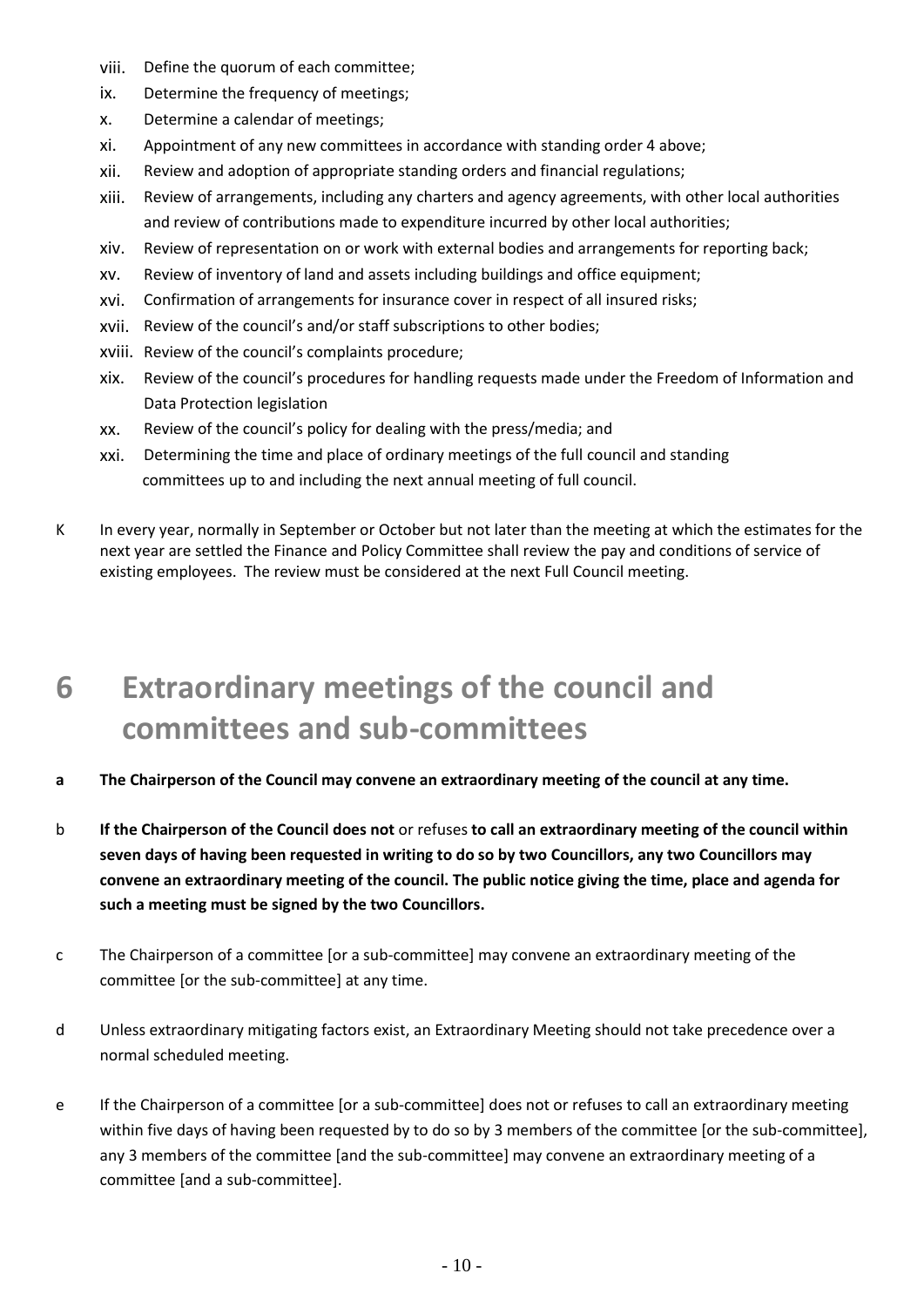# **7 Previous resolutions**

- a A resolution shall not be reversed within six months except either by a special motion, which requires written notice by at least four Councillors to be given to the Proper Officer in accordance with standing order 9 below, or by a motion moved in pursuance of the recommendation of a committee or a sub-committee.
- b When a motion moved pursuant to Standing Order 7(a) above has been disposed of, no similar motion may be moved within a further six months.

#### **8 Voting on appointments**

a Where more than two persons have been nominated for a position to be filled by the council and none of those persons has received an absolute majority of votes in their favour, the name of the person having the least number of votes shall be struck off the list and a fresh vote taken. This process shall continue until a majority of votes is given in favour of one person. A tie in votes may be settled by the casting vote exercisable by the Chairperson of the meeting.

# **9 Motions for a meeting that require written notice to be given to the Proper Officer**

- a A motion shall relate to the responsibilities of the meeting which it is tabled for and in any event shall relate to the performance of the council's statutory functions, powers and obligations or an issue which specifically affects the council's area or its residents.
- b No motion may be moved at a meeting unless it is on the agenda and the mover has given written notice of its wording to the Proper Officer at least six clear days before the meeting. Clear days do not include the day of the notice or the day of the meeting.
- c The Proper Officer may, before including a motion on the agenda received in accordance with standing order 9(b) above, correct obvious grammatical or typographical errors in the wording of the motion.
- d If the Proper Officer considers the wording of a motion received in accordance with standing order 9(b) above is not clear in meaning, the motion shall be rejected until the mover of the motion resubmits it in writing to the Proper Officer so that it can be understood at least six clear days before the meeting.
- e If the wording or subject of a proposed motion is considered improper, the Proper Officer shall consult with the Chairperson of the forthcoming meeting or, as the case may be, the Councillors who have convened the meeting, to consider whether the motion shall be included in the agenda or rejected.
- f Subject to standing order 9(e) above, the decision of the Proper Officer as to whether or not to include the motion on the agenda shall be final.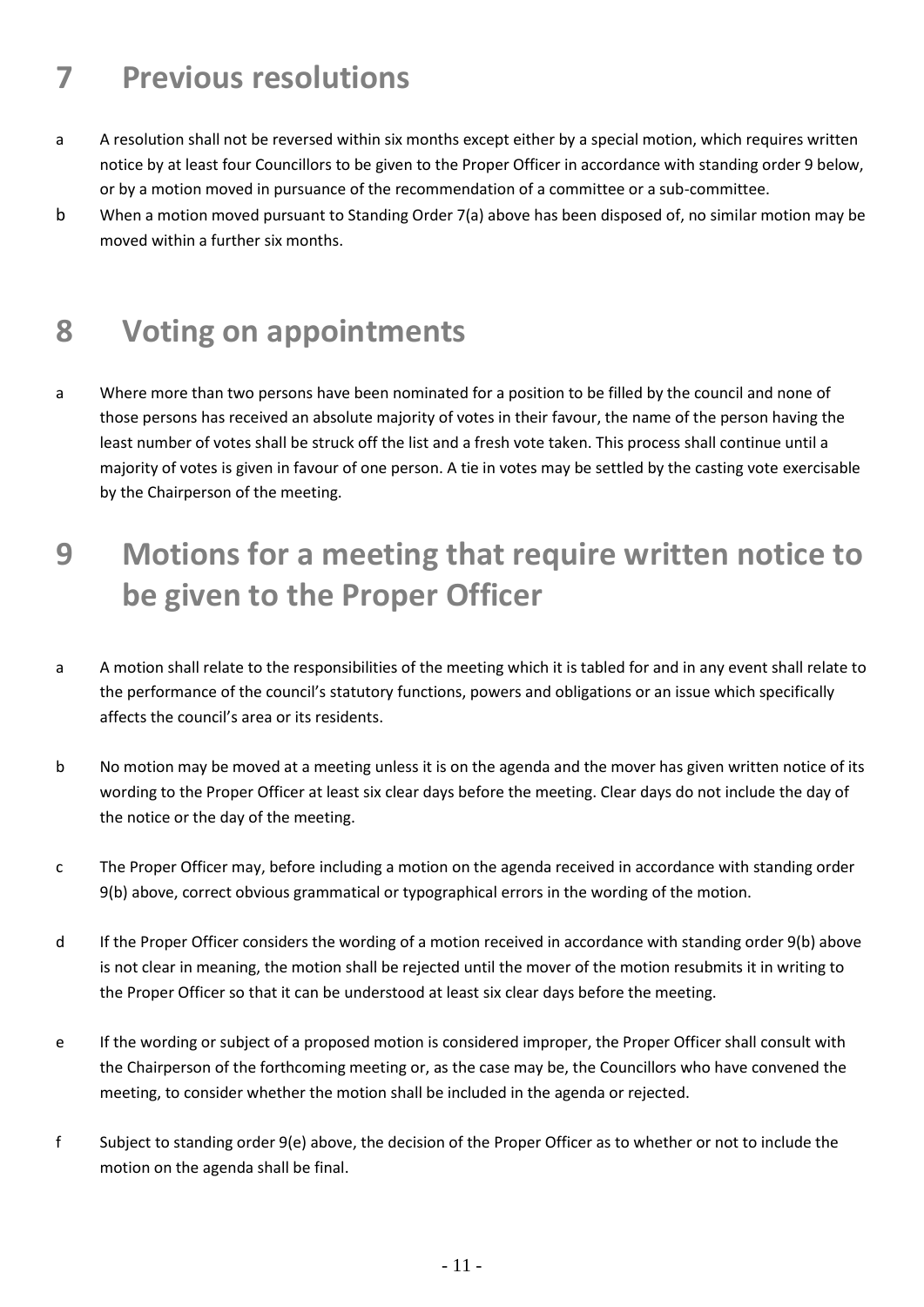# **10 Motions at a meeting that do not require written notice**

- a The following motions may be moved at a meeting without written notice to the Proper Officer:
	- i. to correct an inaccuracy in the draft minutes of a meeting;
	- ii. to move to a vote;
	- iii. to defer consideration of a motion;
	- iv. to refer a motion to a particular committee or sub-committee;
	- v. to appoint a person to preside at a meeting;
	- vi. to change the order of business on the agenda;
	- vii. to proceed to the next business on the agenda;
	- viii. to require a written report;
	- ix. to appoint a committee or sub-committee and their members;
	- x. to extend the time limits for speaking;
	- xi. to exclude the press and public from a meeting in respect of confidential or sensitive information which is prejudicial to the public interest;
	- xii. to not hear further from a councillor or a member of the public;
	- xiii. to exclude a councillor or member of the public for disorderly conduct;
	- xiv. to temporarily suspend the meeting;
	- xv. to suspend a particular standing order (unless it reflects mandatory statutory requirements);
	- xvi. to adjourn the meeting; or
	- xvii. to close a meeting.

## **11 Handling confidential or sensitive information**

- **a The Council shall have in place and keep under review, technical and organisational measures to keep secure information (including personal data) which it holds in paper and electronic form. Such arrangements shall include deciding who has access to personal data and encryption of personal data.**
- **b The Council shall have in place, and keep under review, policies for the retention and safe destruction of all information (including personal data) which it holds in paper and electronic form. The Council's retention policy shall confirm the period for which information (including personal data) shall be retained or if this is not possible the criteria used to determine that period (e.g. the Limitation Act 1980).**
- **c The agenda, papers that support the agenda and the minutes of a meeting shall not disclose or otherwise undermine confidential information or personal data without legal justification.**
- **d Councillors, staff, the Council's contractors and agents shall not disclose confidential information or personal data without legal justification.**

# **12 Draft minutes**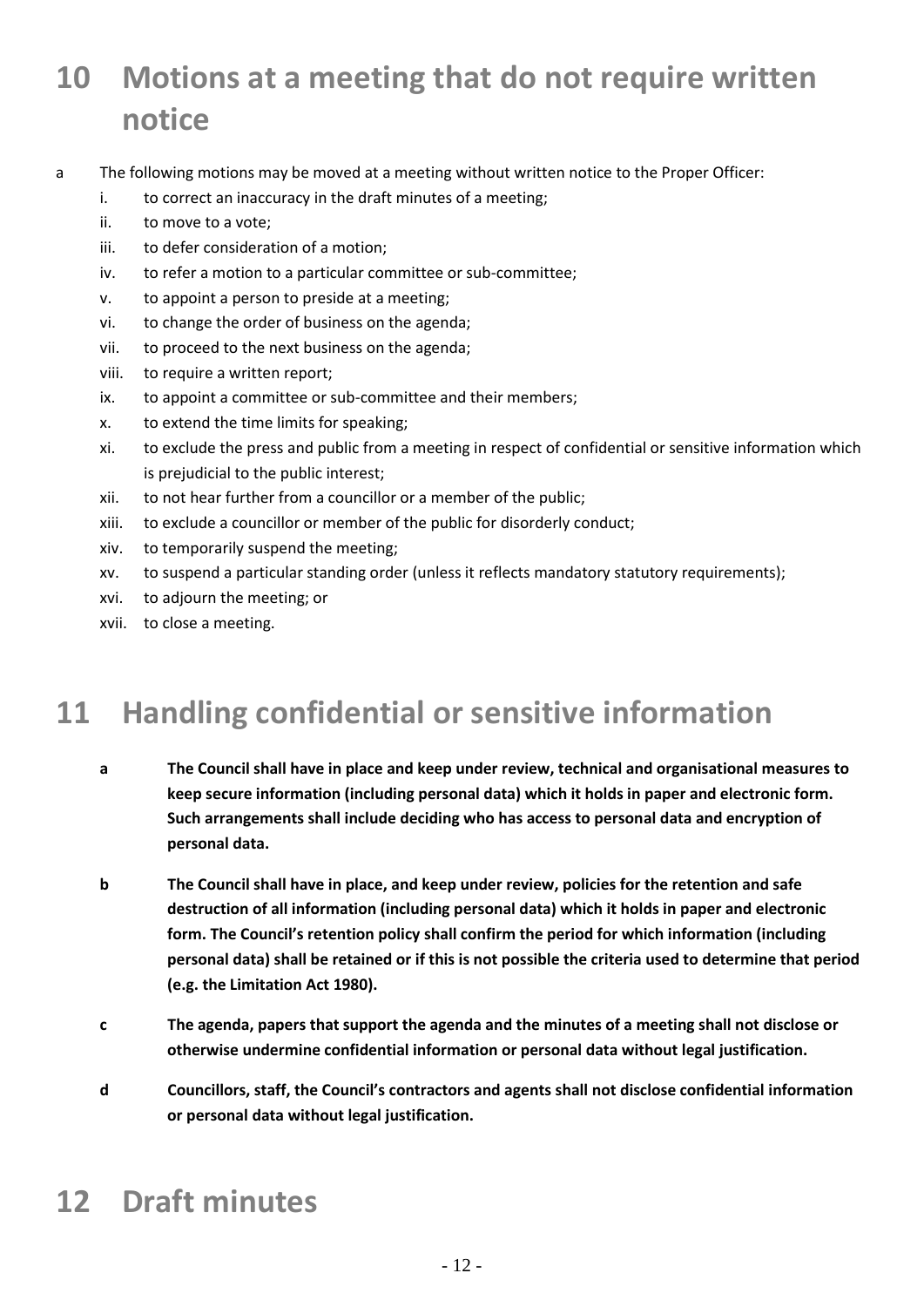- a If the draft minutes of a preceding meeting have been served on Councillors with the agenda or prior to the issuing of the agenda to attend the meeting at which they are due to be approved for accuracy, they shall be taken as read.
- b There shall be no discussion about the draft minutes of a preceding meeting except in relation to their accuracy. A motion to correct an inaccuracy in the draft minutes shall be moved in accordance with standing order 10(a)(i) above.
- c The accuracy of draft minutes, including any amendment(s) made to them, shall be confirmed by resolution and shall be signed by the Chairperson of the meeting and stand as an accurate record of the meeting to which the minutes relate.
- d If the Chairperson of the meeting does not consider the minutes to be an accurate record of the meeting to which they relate, he shall sign the minutes and include a paragraph in the following terms or to the same effect:

"The Chairperson of this meeting does not believe that the minutes of the meeting of the ( ) held on [date] in respect of ( ) were a correct record but his view was not upheld by the meeting and the minutes are confirmed as an accurate record of the proceedings."

e Upon a resolution which confirms the accuracy of the minutes of a meeting, the draft minutes or recordings of the meeting for which approved minutes exist shall be destroyed.

### **13 Code of conduct and dispensations**

*See also standing order 3(t) above.* 

- **a Councillors and non-Councillors with voting rights shall observe the code of conduct** and policies **adopted by the council.**
- **b All councillors must attend at least one committee meeting every six months unless granted consent for absence from Full Council.**
- c All Councillors shall be issued with a copy of the Code of Conduct and policies and encouraged to undertake training in the code of conduct within six months of the delivery of their acceptance of office form.
- d **Dispensation requests shall be in writing and submitted to the standards committee of Monmouthshire County** as soon as possible before the meeting that the dispensation is required for.

# **14 Code of conduct complaints**

- a Upon notification by the Public Services Ombudsman for Wales dealing with a complaint that a councillor or non-councillor with voting rights has breached the Council's code of conduct, the Proper Officer shall, subject to standing order 11, report this to the Council.
- b Where the notification in standing order 14(a) relates to a complaint made by the Proper Officer, the Proper Officer shall notify the Chairman of Council of this fact, and the Chairman shall nominate another staff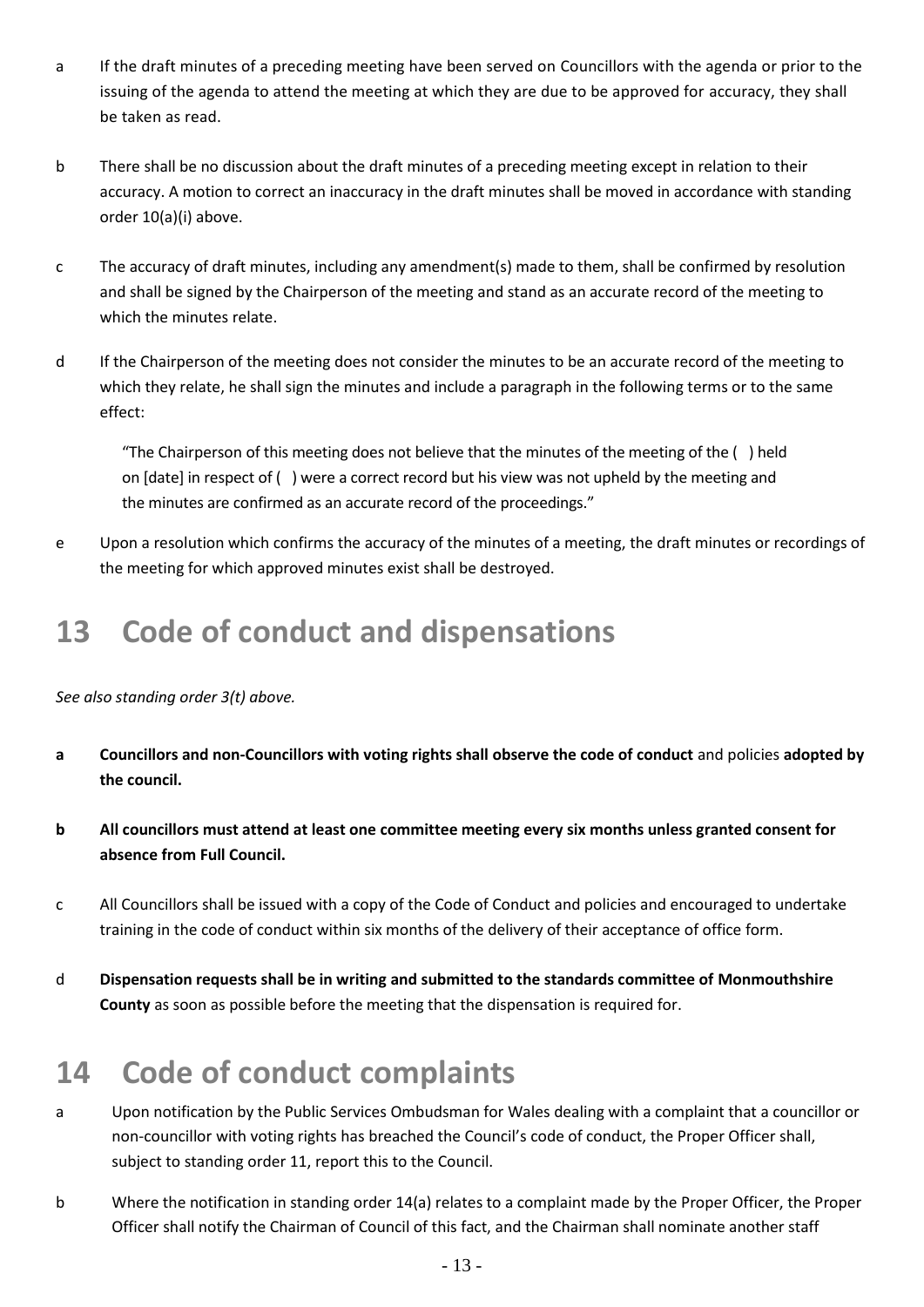member to assume the duties of the Proper Officer in relation to the complaint until it has been determined.

- c. The council may:
	- i. provide information or evidence where such disclosure is necessary to progress an investigation of the complaint or is required by law;
	- ii. seek information relevant to the complaint from the person or body with statutory responsibility for investigation of the matter;
	- iii. Indemnify the councillor or non-councillor with voting rights in respect of his related legal costs and any such indemnity is subject to approval by a meeting of the full council.

### **15 Proper Officer**

- a The Proper Officer shall be either (i) the clerk or (ii) other staff member(s) nominated by the council to undertake the work of the Proper Officer when the Proper Officer is absent.
- b The Proper Officer shall:
	- i. **at least three clear days before a meeting of the council, a committee** or a sub-committee:
		- **serve on councillors by delivery or post at their residences** or if the Council resolves to do so and each member has confirmed same in writing, by electronic delivery **a signed summons confirming the time, place and the agenda; and**
		- **provide, in a conspicuous place, public notice of the time, place and agenda (provided that the public notice with agenda of an extraordinary meeting of the Council convened by councillors is signed by them) and publish electronically notice of the time and place and, as far as reasonably practicable, any documents relating to the business to be transacted at the meeting unless they relate to business which is likely to be considered in private or if their disclosure would be contrary to any enactment.**

*See standing order 3(b) for the meaning of clear days for a meeting of a full council and standing order 3(c) for the meaning of clear days for a meeting of a committee;*

- ii. subject to standing order 9, include on the agenda all motions in the order received unless a councillor has given written notice at least ( ) days before the meeting confirming his withdrawal of it;
- iii. **convene a meeting of Council for the election of a new Chairman of the Council, occasioned by a casual vacancy in his office;**
- iv. **facilitate inspection of the minute book by local government electors;**
- v. **receive and retain copies of byelaws made by other local authorities;**
- vi. hold acceptance of office forms from councillors;
- vii. hold a copy of every councillor's register of interests;
- viii. assist with responding to requests made under freedom of information legislation and rights exercisable under data protection legislation, in accordance with the Council's relevant policies and procedures;
- ix. liaise, as appropriate, with the Council's Data Protection Officer;
- x. receive and send general correspondence and notices on behalf of the Council except where there is a resolution to the contrary;
- xi. assist in the organisation of, storage of, access to, security of and destruction of information held by the Council in paper and electronic form subject to the requirements of freedom of information and data protection legislation and other legitimate requirements (e.g. the Limitation Act 1980);
- xii. arrange for legal deeds to be executed;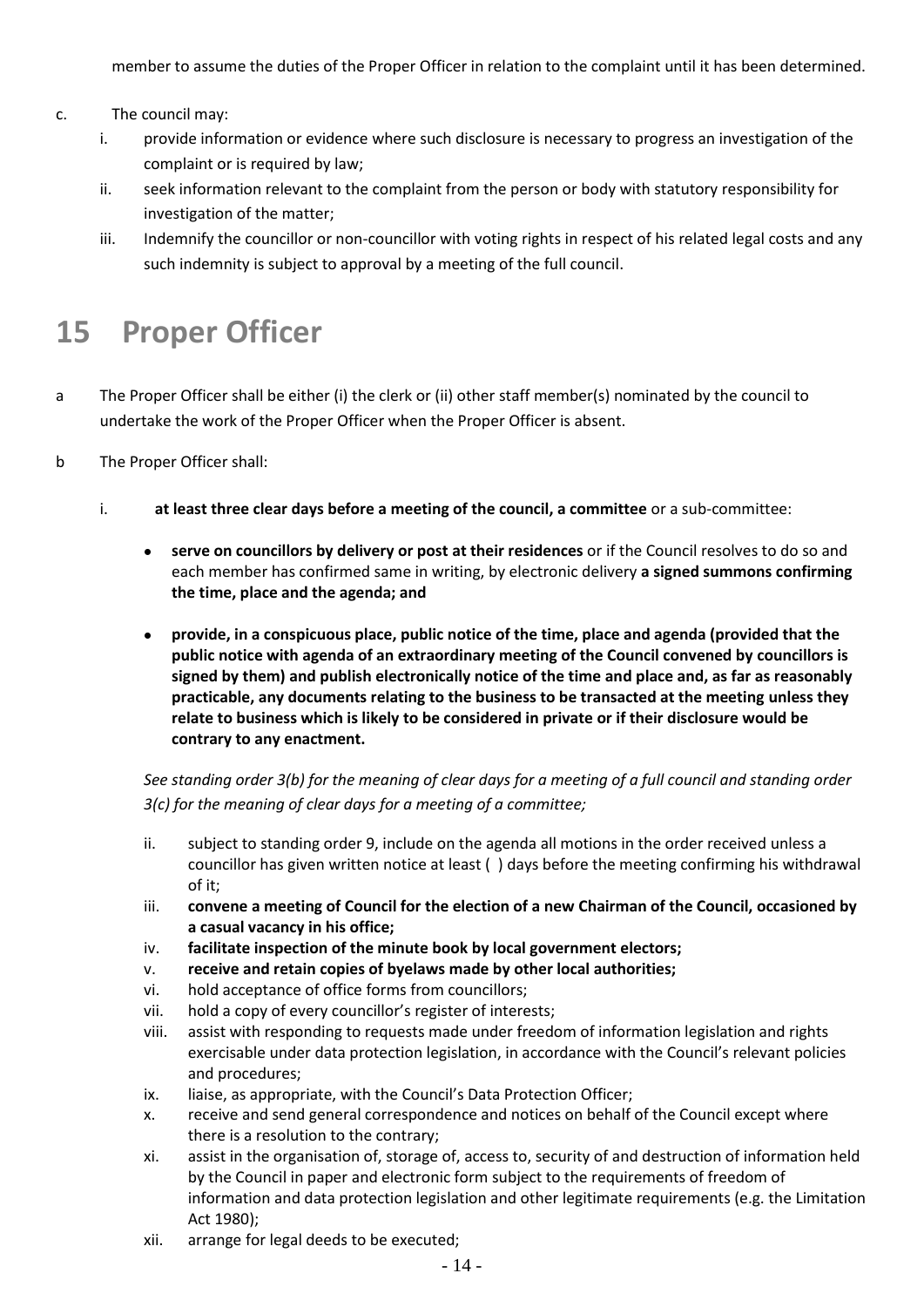*See also standing order 23;*

- xiii. arrange or manage the prompt authorisation, approval, and instruction regarding any payments to be made by the Council in accordance with its financial regulations;
- xiv. record every planning application notified to the Council and the Council's response to the local planning authority in a book for such purpose;
- xv. refer a planning application received by the Council to the Chair or in their absence Vice-Chair (if there is one) of the Planning Committee within two working days of receipt to facilitate an extraordinary meeting if the nature of a planning application requires consideration before the next ordinary meeting of the Planning committee;
- xvi. manage access to information about the Council via the publication scheme; and
- *xvii.* retain custody of the seal of the Council (if there is one) which shall not be used without a resolution to that effect.

*See also standing order 23.*

# **16 Responsible Financial Officer**

a The council shall appoint appropriate staff member(s) to undertake the work of the Responsible Financial Officer when the Responsible Financial Officer is absent.

#### **17 Accounts and accounting statements**

- a "Proper practices" in standing orders refer to the most recent version of Governance and Accountability for Local Councils in Wales – A Practitioners' Guide.
- b All payments by the council shall be authorised, approved and paid in accordance with the law, proper practices and the council's financial regulations.
- c The Responsible Financial Officer shall supply to each committee the most up to date information regarding:
	- i. the council's receipts and payments for each quarter;
	- ii. the council's aggregate receipts and payments for the year to date;
	- iii. the balances held at the end of the quarter being reported

and which includes a comparison with the budget for the financial year and highlights any actual or potential overspends.

- d As soon as possible after the financial year end at 31 March, the Responsible Financial Officer shall provide:
	- i. each committee with a statement summarising the council's receipts and payments for the last quarter and the year to date for information; and
	- ii. to the full council the accounting statements for the year in the form of Section 1 of the annual return, as required by proper practices, for consideration and approval.
- e The year end accounting statements shall be prepared in accordance with proper practices and applying the form of accounts determined by the council (receipts and payments, or income and expenditure) for a year to 31 March. A completed draft annual return shall be presented to each councillor before the end June. The annual return of the council, which is subject to external audit, including the annual governance statement, shall be presented to council for consideration and formal approval before 30 June.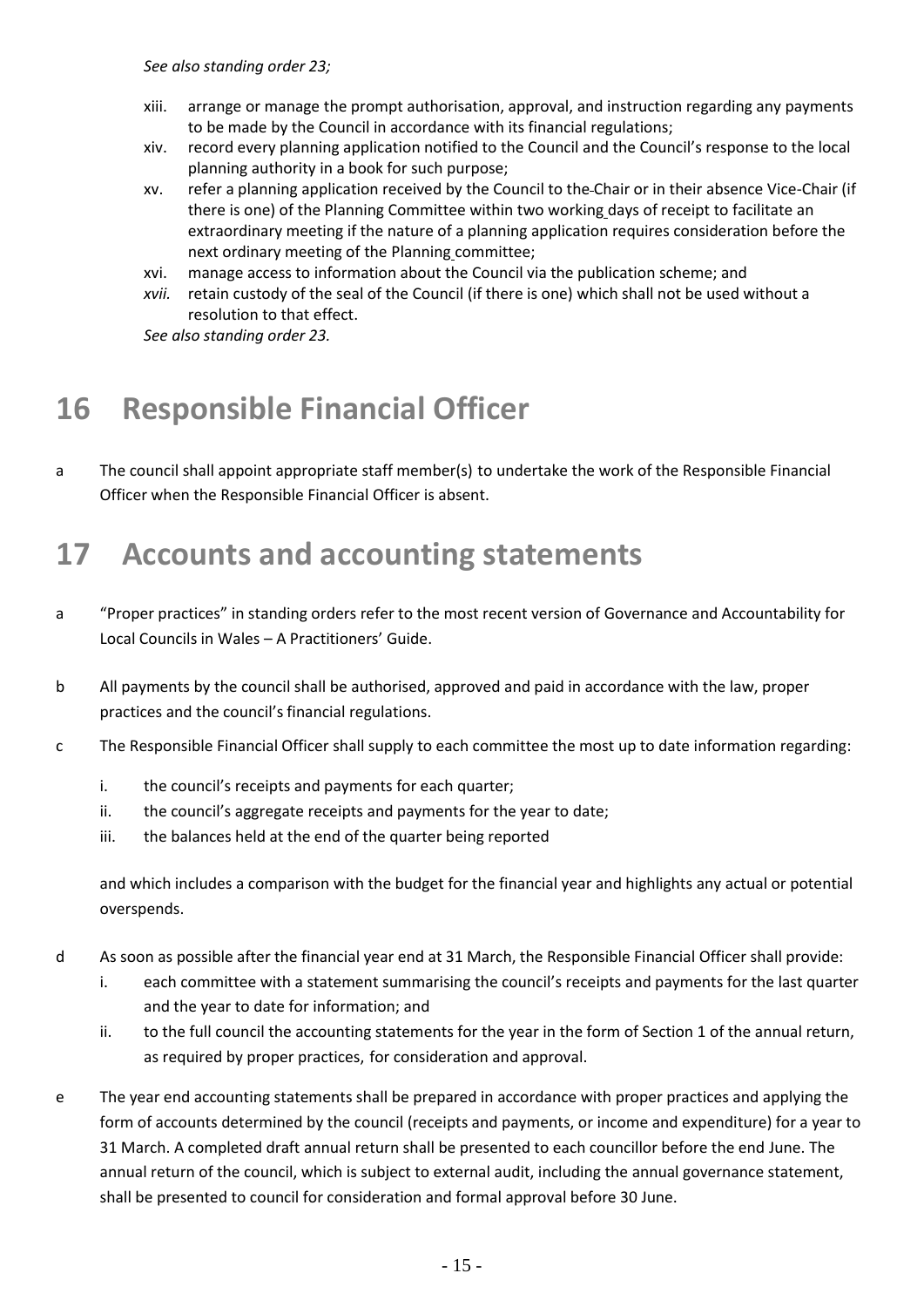# **18 Financial controls and procurement**

- a The council shall consider and approve financial regulations drawn up by the Responsible Financial Officer, which shall include detailed arrangements in respect of the following:
	- i. the keeping of accounting records and systems of internal controls;
	- ii. the assessment and management of financial risks faced by the council;
	- iii. the work of the independent internal auditor in accordance with proper practices and the receipt of regular reports from the internal auditor, which shall be required at least annually;
	- iv. the inspection and copying by Councillors and local electors of the council's accounts and/or orders of payments; and
	- v. procurement policies (subject to standing order 18(c) below) including the setting of values for different procedures where a contract has an estimated value of less than £25,000.
- b Financial regulations shall be reviewed regularly and at least annually for fitness of purpose.
- c Financial regulations shall confirm that a proposed contract for the supply of goods, materials, services and the execution of works with an estimated value in excess of £25,000 shall be procured on the basis of a formal tender as summarised in standing order 18(d) below.
- d Subject to additional requirements in the financial regulations of the council, the tender process for contracts for the supply of goods, materials, services or the execution of works shall include, as a minimum, the following steps:
	- i. a specification for the goods, materials, services or the execution of works shall be drawn up;
	- ii. an invitation to tender shall be drawn up to confirm (i) the council's specification (ii) the time, date and address for the submission of tenders (iii) the date of the council's written response to the tender and (iv) the prohibition on prospective contractors contacting Councillors or staff to encourage or support their tender outside the prescribed process;
	- iii. the invitation to tender shall be advertised in a local newspaper and in any other manner appropriately
	- **id.** tenders are to be submitted in writing in a sealed marked envelope addressed to the Proper Officer
	- v. tenders shall be opened by the Proper Officer in the presence of at least one councillor after the deadline for submission of tenders has passed;
	- vi. tenders are to be reported to and considered by the appropriate meeting of the council or a committee or sub-committee with delegated responsibility.
- e Neither the council, nor a committee or a sub-committee with delegated responsibility for considering tenders, is bound to accept the lowest value tender.
- **f A public contract regulated by the Public Contracts Regulations 2015 with an estimated value in excess of £181,302 for a public service or supply contract or in excess of £4,551,413 for a public works contract (or other thresholds determined by the European Commission every two years and published in the Official Journal of the European Union (OJEU)) shall comply with the relevant procurement procedures and other requirements in the Public Contracts Regulations 2015 which include advertising the contract opportunity on the Contracts Finder website and in OJEU.**
- **g A public contract in connection with the supply of gas, heat, electricity, drinking water, transport services, or postal services to the public; or the provision of a port or airport; or the exploration for or extraction of**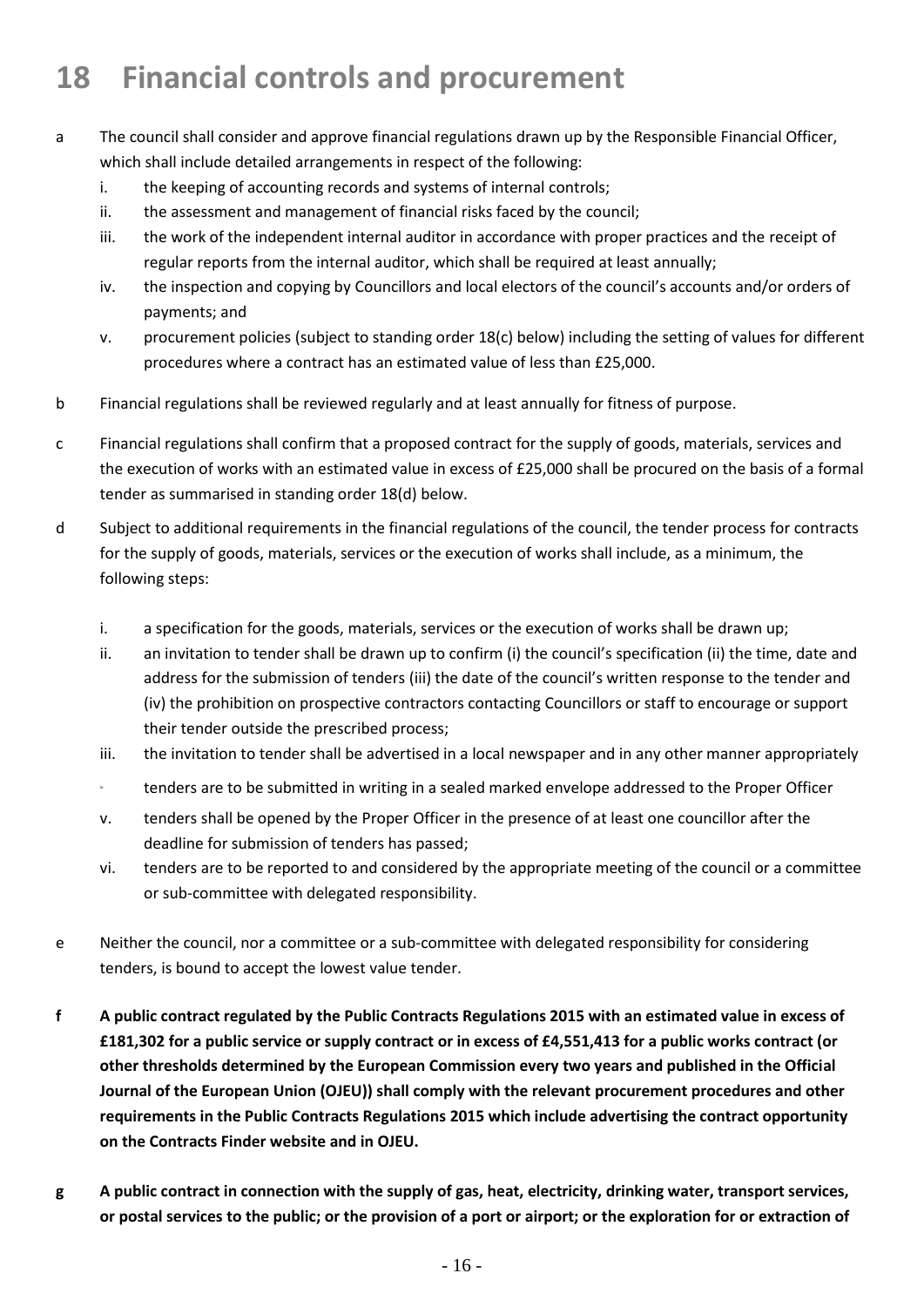**gas, oil or solid fuel with an estimated value in excess of £363,424 for a supply, services or design contract; or in excess of £4,551,413 for a works contract; or £820,370 for a social and other specific services contract (or other thresholds determined by the European Commission every two years and published in OJEU) shall comply with the relevant procurement procedures and other requirements in the Utilities Contracts Regulations 2016.**

# **19 Handling staff matters**

- a A matter personal to a member of staff that is being considered by a meeting of council OR Finance & Policy Committee is subject to standing order 11 above.
- b Subject to the council's policy regarding absences from work, the council's most senior member of staff shall notify the Chairperson of Finance & Policy Committee or, if he is not available, the vice-Chairperson of the Finance & Policy Committee of absence occasioned by illness or other reason and that person shall report such absence to the Finance & Policy Committee at its next meeting.
- c The Chairperson of the Finance & Policy Committee or in his absence, the vice-Chairperson shall conduct a review of the performance and annual appraisal of the work of the Town Clerk. The Chairperson shall report annually to the Finance & Policy Committee that a review has taken place and whether the review was satisfactory or not.
- d Subject to the council's policy regarding the handling of grievance matters, the council's most senior employee (or other employees) shall contact the Chairperson of Finance & Policy Committee or in his absence, the vice-Chairperson in respect of an informal or formal grievance matter, and this matter shall be reported back and progressed by resolution of the Committee.
- e Subject to the council's policy regarding the handling of grievance matters, if an informal or formal grievance matter raised by a member of staff relates to the Chairperson or vice-Chairperson of the Finance & Policy Committee, this shall be communicated to another member of the committee.
- f Any persons responsible for all or part of the management of staff shall treat the written records of all meetings relating to their performance, capabilities, grievance or disciplinary matters as confidential and secure.
- g The council shall keep all written records relating to employees secure. All paper records shall be secured and locked and electronic records shall be password protected and encrypted.
- h Only persons with line management responsibilities shall have access to staff records referred to in standing orders 19(f) and (g) above if so justified.
- i Access and means of access by keys and/or computer passwords to records of employment referred to in standing orders 19(f) and (g) above shall be provided only to the Town Clerk and/or the Chairperson of the Council or the Chairperson of the Finance & Policy Committee.
- J These Standing Orders will be amended/modified in accordance with changes to the contents of the Green Book.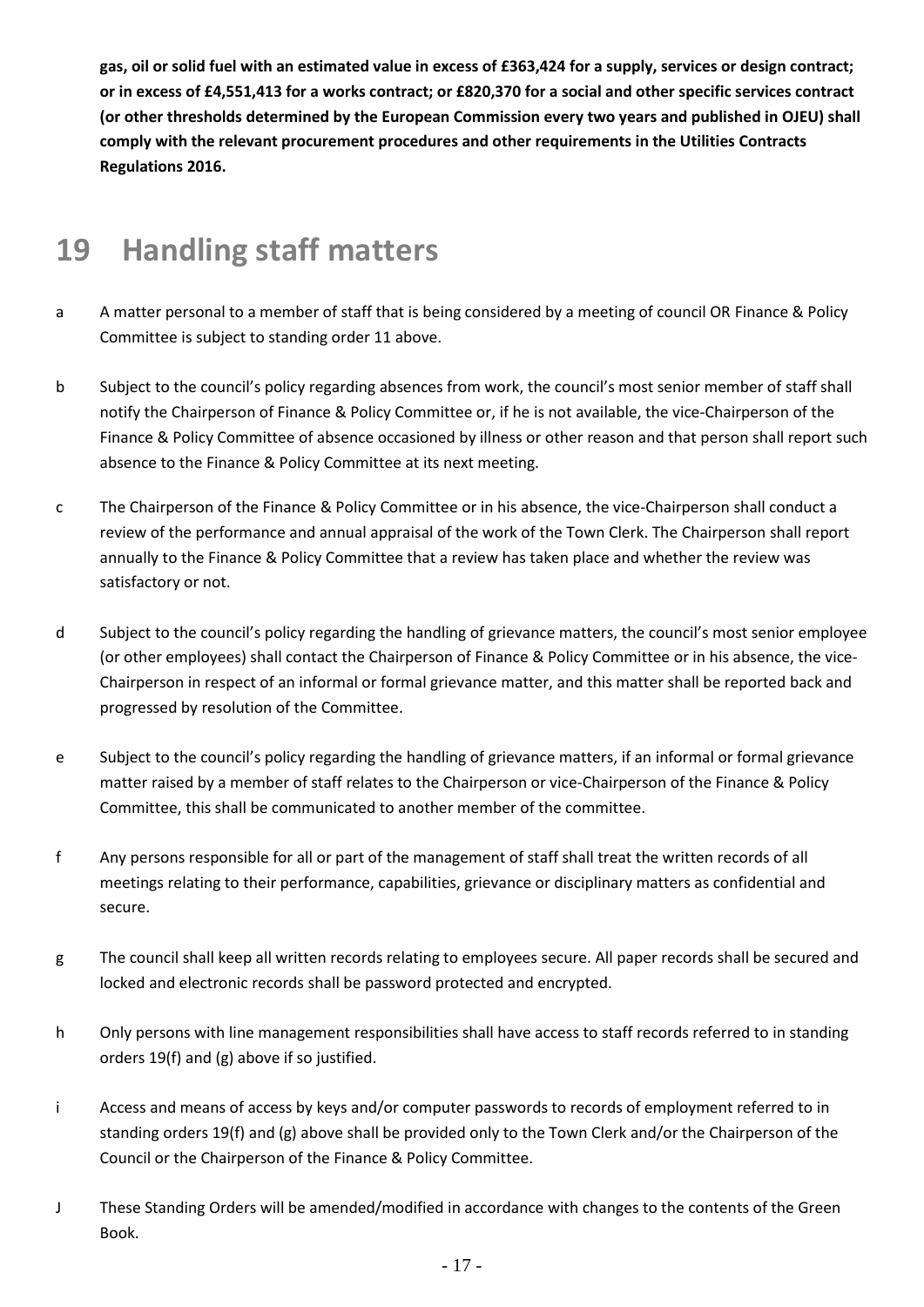# **20 Responsibilities to provide Information**

See also standing order 21.

**a In accordance with freedom of information legislation, the Council shall publish information in accordance with its publication scheme and respond to requests for information held by the Council.** 

# **21. RESPONSIBILITIES UNDER DATA PROTECTION LEGISLATION**

**(Below is not an exclusive list).** 

**See also standing order 11.**

- **a The Council may appoint a Data Protection Officer.**
- **b The Council shall have policies and procedures in place to respond to an individual exercising statutory rights concerning their personal data.**
- **c The Council shall have a written policy in place for responding to and managing a personal data breach.**
- **d The Council shall keep a record of all personal data breaches comprising the facts relating to the personal data breach, its effects and the remedial action taken.**
- **e The Council shall ensure that information communicated in its privacy notice(s) is in an easily accessible and available form and kept up to date.**
- **f The Council shall maintain a written record of its processing activities.**

#### **22. Relations with the press/media**

a Requests from the press or other media for an oral or written comment or statement from the Council, its Councillors or staff shall be handled in accordance with the Council's policy in respect of dealing with the press and/or other media.

#### **23. Execution and sealing of legal deeds**

*See also standing orders 15(b)(xii) and (xvii) above.*

- a A legal deed shall not be executed on behalf of the council unless authorised by a resolution.
- b **Subject to standing order 23(a) above, any two Councillors may sign, on behalf of the council, any deed required by law and the Proper Officer shall witness their signatures.**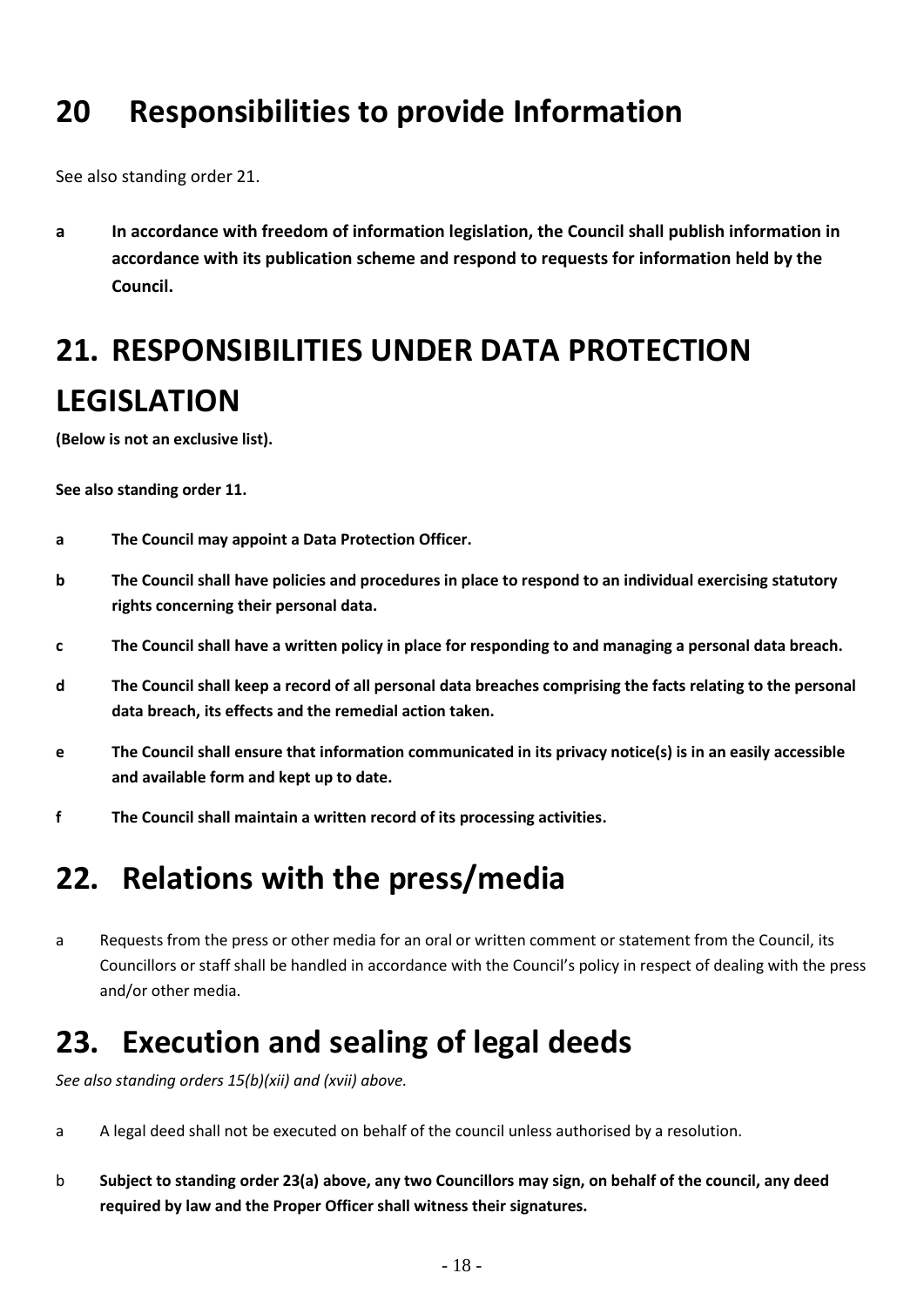# **24. Communicating with District and County or Unitary Councillors**

- a An invitation to attend a meeting of the council shall be sent, together with the agenda, to the ward councillor(s) of the Unitary Council [County Borough] OR [County Council] representing the area of the council.
- b Unless the council determines otherwise, a copy of each letter sent to the County Council shall be sent to the ward councillor(s) representing the area of the council.

# **25. Restrictions on councillor activities**

Unless authorised by a resolution, no councillor shall issue orders, instructions or directions and will direct all communication through the relevant Chairperson. All Councillors will act in the best interest of the Council at all times.

# **26. Standing orders generally**

- a All or part of a standing order, except one that incorporates mandatory statutory requirements, may be suspended by resolution in relation to the consideration of an item on the agenda for a meeting.
- b The Proper Officer shall provide a copy of the council's standing orders to a councillor as soon as possible after he has delivered his acceptance of office form.
- c The decision of the Chairperson of a meeting as to the application of standing orders at the meeting shall be final.

#### **Monmouth Town Council Standing Orders**

#### **Revision History**

| Version No | <b>Revision Date</b> | Revised by                                                       | Reason                                                                                                                           |
|------------|----------------------|------------------------------------------------------------------|----------------------------------------------------------------------------------------------------------------------------------|
|            | 5.12.16min 15&16     | <b>Full Council</b><br>(18v and 18c rec. by F&P<br>7/11/16 min 9 | 18y and 18c value of contract/tender to £25,000 in line<br>with Financial regs<br>3w a meeting shall not start before 6pm        |
|            |                      |                                                                  | 3z order of agenda items allowing presentations                                                                                  |
| 2          | 27.2.17min12         | <b>Full Council</b><br>(rec. by F&P 13/2/17<br>min11)            | 4xiii Clarification of rights of non-committee members to<br>vote at a committee meeting to agree with meaning of<br>Appendix A8 |